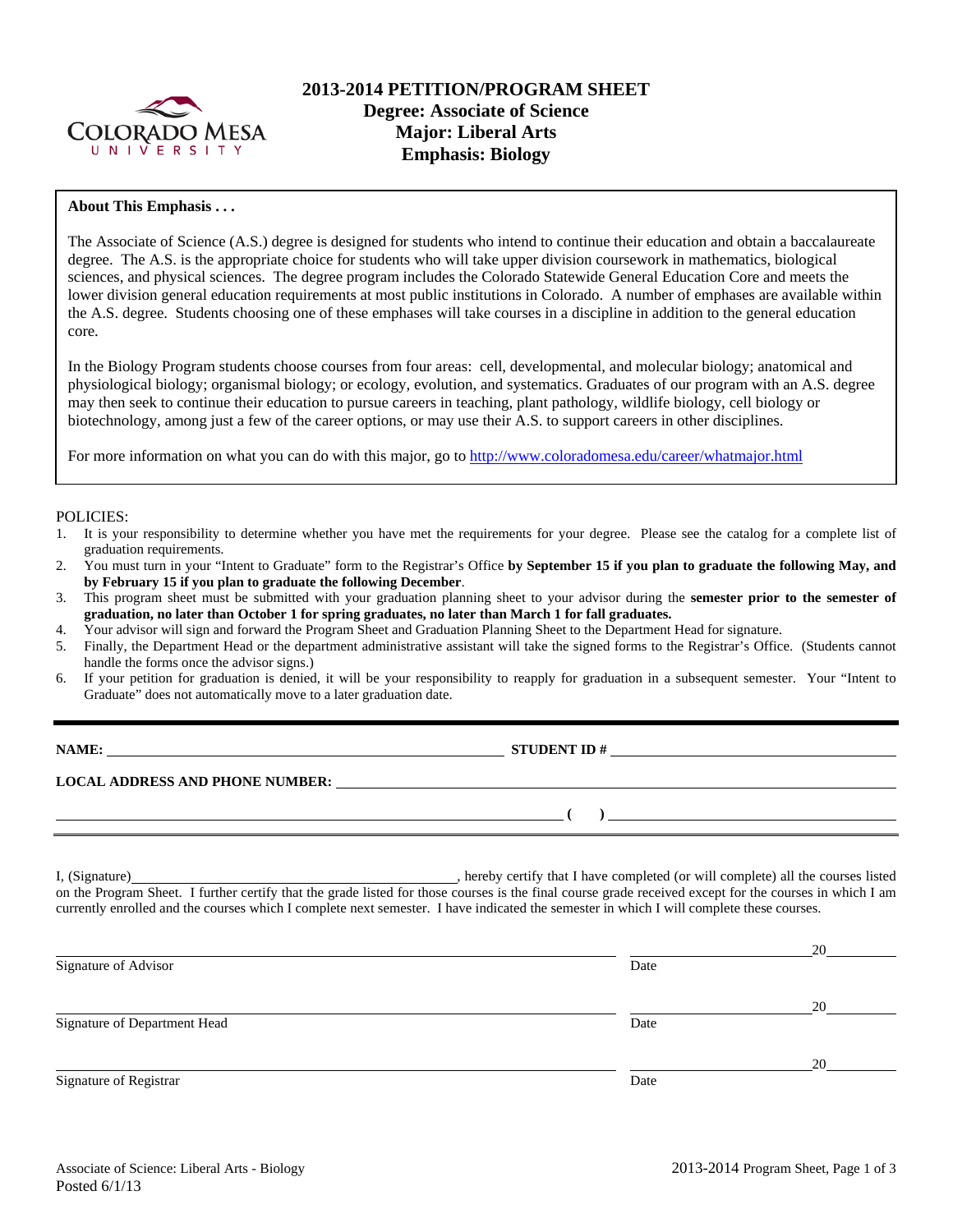### **Students should work closely with a faculty advisor when selecting and scheduling courses prior to registration.**

Degree Requirements:

- 60 semester hours total ( A minimum of 16 taken at CMU in no fewer than two semesters).
- 2.00 cumulative GPA or higher in all CMU coursework and a grade of "C" or better must be earned toward the major content area
- A grade of "C" or higher must be earned in all general education courses in order to be accepted for transfer under the Core Transfer Agreements.
- Pre-collegiate courses (usually numbered below 100) cannot be used for graduation.
- A student must follow the CMU graduation requirements either from 1) the program sheet for the major in effect at the time the student officially declares a major; or 2) a program sheet for the major approved for a year subsequent to the year during which the student officially declares the major and is approved for the student by the department head. Because a program may have requirements specific to the degree, the student should check with the faculty advisor for additional criteria. It is the student's responsibility to be aware of, and follow, all requirements for the degree being pursued. Any exceptions or substitutions must be approved by the student's faculty advisor and Department Head.
- When filling out the program sheet a course can be used only once.
- See the "Undergraduate Graduation Requirements" in the catalog for additional graduation information.

**GENERAL EDUCATION REQUIREMENTS** (31 semester hours) See the current catalog for a list of courses that fulfill the requirements below. If a course is on the general education list of options and a requirement for your major, you must use it to fulfill the major requirement and make a different selection within the general education requirement.

| Course No Title | Sem.hrs Grade Term |
|-----------------|--------------------|

**English** (6 semester hours, must receive a grade of "C" or better and must be completed by the time the student has 60 semester hours.) ENGL 111 English Composition 3 ENGL 112 English Composition 3

**Math: MATH 113 or higher** (3 semester hours, must receive a grade of "C" or better, must be completed by the time the student has 60 semester hours.)

MATH 113 College Algebra 4\* \*3 credits apply to the General Ed requirements and 1 credit applies to elective credit

\_\_\_\_\_\_ \_\_\_\_ \_\_\_\_\_\_\_\_\_\_\_\_\_\_\_\_\_\_\_\_\_\_\_\_ 3 \_\_\_\_\_ \_\_\_\_\_\_\_\_

\_\_\_\_\_\_ \_\_\_\_ \_\_\_\_\_\_\_\_\_\_\_\_\_\_\_\_\_\_\_\_\_\_\_\_ \_\_\_\_ \_\_\_\_\_ \_\_\_\_\_\_\_\_ \_\_\_\_\_\_ \_\_\_\_ \_\_\_\_\_\_\_\_\_\_\_\_\_\_\_\_\_\_\_\_\_\_\_\_ \_\_\_\_ \_\_\_\_\_ \_\_\_\_\_\_\_\_

**Humanities** (3 semester hours)

**Social and Behavioral Sciences** (6 semester hours)

| Course No Title                                                                                                  | Sem.hrs Grade Term |  |
|------------------------------------------------------------------------------------------------------------------|--------------------|--|
| <b>Natural Sciences</b> (7 semester hours, one course must include a lab)<br>CHEM 131/131L, 132/132L recommended |                    |  |
|                                                                                                                  |                    |  |
| <b>History</b> (3 semester hours)                                                                                | 3                  |  |
| <b>Fine Arts</b> (3 semester hours)                                                                              |                    |  |
| <b>OTHER LOWER DIVISION REQUIRMENTS (5 semester hours)</b>                                                       |                    |  |
| <b>Kinesiology</b> (2 semester hours)                                                                            |                    |  |
| KINE 100 Health and Wellness                                                                                     |                    |  |
| KINA $1 \_$                                                                                                      |                    |  |

**Applied Studies** (3 semester hours)

#### **BIOLOGY EMPHASIS CORE REQUIREMENTS**

(24 semester hours)

| Core Classes (16 semester hours) |                                     |   |  |  |  |  |
|----------------------------------|-------------------------------------|---|--|--|--|--|
| <b>BIOL</b> 105                  | <b>Attributes of Living Systems</b> | 3 |  |  |  |  |
| <b>BIOL 105L</b>                 | <b>Attributes of Living Systems</b> |   |  |  |  |  |
|                                  | Laboratory                          |   |  |  |  |  |
| <b>BIOL 106</b>                  | Principles of Animal Biology        | 3 |  |  |  |  |
| <b>BIOL 106L</b>                 | Principles of Animal Biology        |   |  |  |  |  |
|                                  | Laboratory                          |   |  |  |  |  |
| <b>BIOL</b> 107                  | Principles of Plant Biology         | 3 |  |  |  |  |
| <b>BIOL 107L</b>                 | Principles of Plant Biology         |   |  |  |  |  |
|                                  | Laboratory                          |   |  |  |  |  |
| <b>BIOL 208</b>                  | Fundamentals of Ecology &           |   |  |  |  |  |
|                                  | Evolution                           | 3 |  |  |  |  |
| <b>BIOL 208L</b>                 | Fundamentals of Ecology &           |   |  |  |  |  |
|                                  | <b>Evolution Lab</b>                |   |  |  |  |  |
|                                  |                                     |   |  |  |  |  |

\_\_\_\_\_\_ \_\_\_\_ \_\_\_\_\_\_\_\_\_\_\_\_\_\_\_\_\_\_\_\_\_\_\_\_ \_\_\_\_ \_\_\_\_\_ \_\_\_\_\_\_\_\_

#### **Required Biology Specialization Courses** (8 Semester Hours) To be

selected in consultation with student's advisor \*MATH 113 College Algebra 1